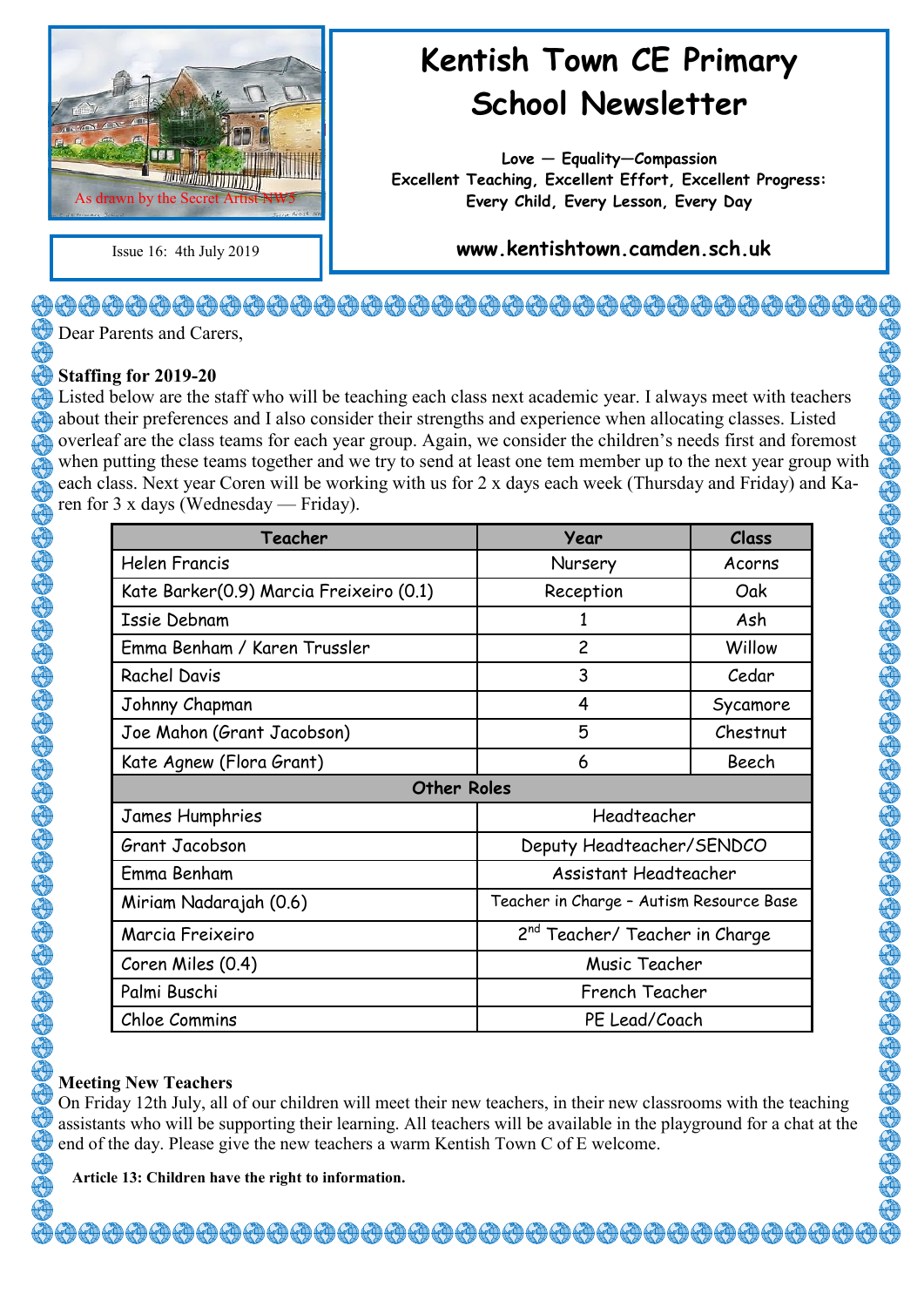### **Reports and Optional Parents' Evenings — Tuesday 9th July**

Your child/ren's annual report will be sent home on Friday 5th July. We offer an optional appointment for parents/carers who wish to discuss something in their child/ren's report on Tuesday 9th July. If you have something specific to discuss, then please arrange an appointment with your child/ren's teacher.

#### **UNICEF Rights Respecting School Award**

On Monday we will have our first reaccreditation review—we believe we are still a Gold level school. Frances Bestley from RRSA will be in school and talking with children staff, Governors and some aprents/carers.

|                   | <b>Class Teams 2019/20</b> |                                           |                                                 |  |  |  |
|-------------------|----------------------------|-------------------------------------------|-------------------------------------------------|--|--|--|
| <b>Year Group</b> | <b>Class</b>               | <b>Teacher</b>                            | <b>Support Staff</b>                            |  |  |  |
| <b>Nursery</b>    | <b>Acorns</b>              | <b>Helen Francis</b>                      | <b>Clare</b><br>Patricia<br>Odette              |  |  |  |
| Reception         | Oak                        | Kate Barker<br><b>Marcia Freixeiro</b>    | Tracy<br>Caren<br><b>Sharon D</b>               |  |  |  |
| 1                 | Ash                        | <b>Issie Debnam</b>                       | Valerie<br>Karin                                |  |  |  |
| $\overline{2}$    | Willow                     | Emma Benham<br><b>Karen Trussler</b>      | Shona<br><b>Irene</b><br>Kahina                 |  |  |  |
| 3                 | Cedar                      | <b>Rachel Davies</b>                      | Lule<br>Jean<br><b>Natalie</b><br><b>Eithne</b> |  |  |  |
| 4                 | Sycamore                   | Johnny Chapman                            | Chloe D<br><b>Debbie</b><br>Chloe C             |  |  |  |
| 5                 | Chestnut                   | <b>Joe Mahon</b><br><b>Grant Jacobson</b> | Maxine<br>Wendy<br><b>Pauline</b>               |  |  |  |
| 6                 | <b>Beech</b>               | <b>Kate Agnew</b><br><b>Flora Grant</b>   | <b>Vicki</b><br>Ed/Val<br>Cristina              |  |  |  |

# **End of Term Dates**

 $\bullet$ 

- Friday 5th July—Reports sent home to parents/carers
- Summer Fair
- Tuesday 9th July Optional Parents Evening (questions relating to your child/ren's report)
- Thursday 11th July 6pm Year 6 show
- Friday 12th July Walk to School Day led by Sycamore class
- Friday 12th July Children meet their new teacher and teaching assistants
- Monday 15th July—Acland Burghley staff in to talk with parents of girls in Y4 and Y5 all invited (staffroom 9am)
- Wednesday 17th July Games/Run for Rights—led by Chestnut children
- Thursday 18th July "Other Leavers" assembly in school (9.30am)
- Friday 19th July Year 6 Leavers Service at St Benet's Church (9:30am)
- Friday 19th July @ 1.15pm—school breaks for summer.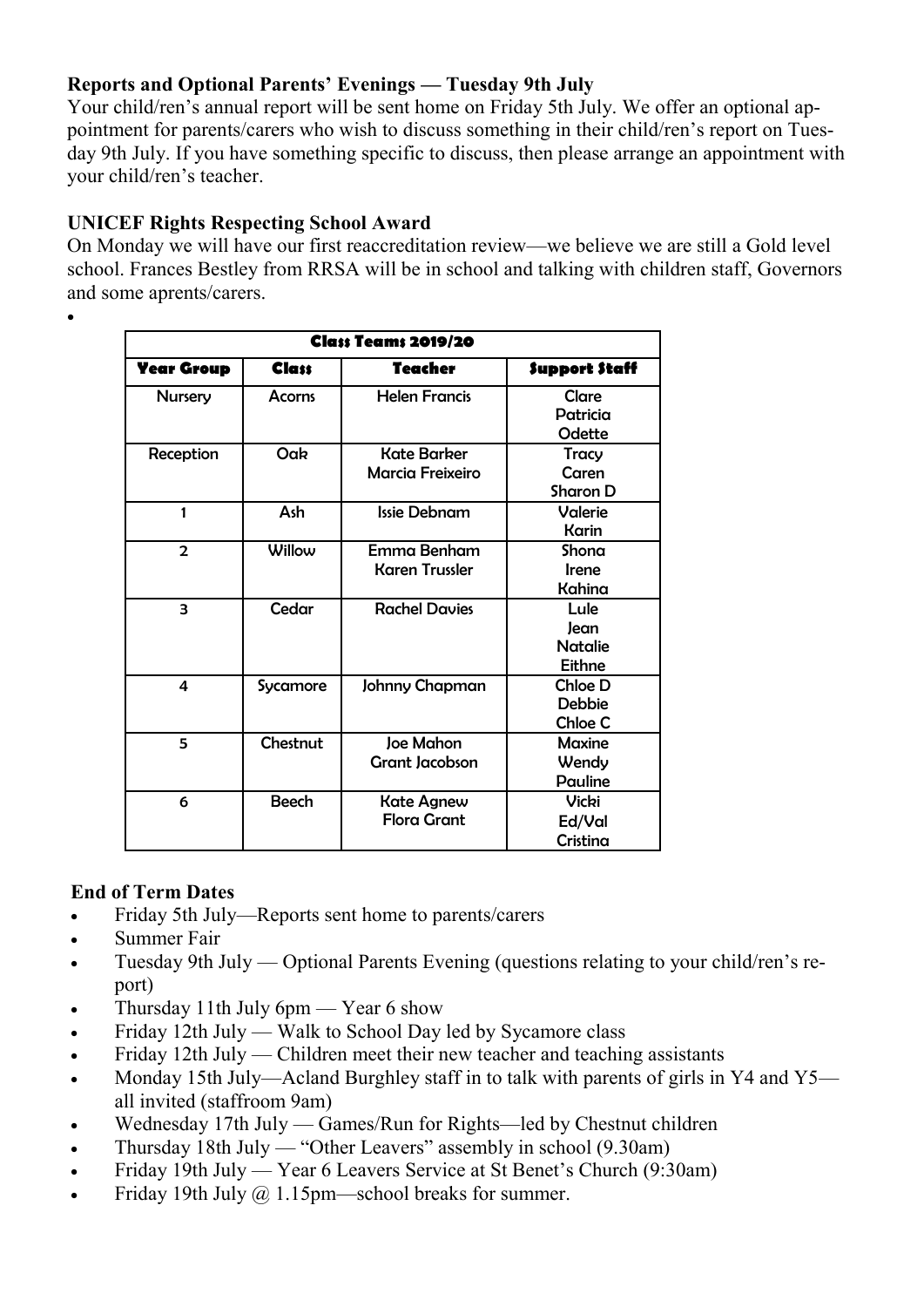# **Lifting Limits Gender Equality Pilot**

This year we have been a pilot school for Lifting Limits—a charity that looks to promote gender equality and challenge stereotypes. The pilot is drawing to a close and I thought I would share with parents and carers some of the activity we have been involved with this year:

- Training for staff and governors
- Workshops for parents and carers
- Trialling resources and lesson plans
- Displays relating to the roles that men and women can take in life (challenging stereotypes)
- Sharing assemblies with our children
- Hosting visits ( No Girl Left Behind ) organised by a parent and linked to a separate project but similar in aim
- We have purchased a collection of books that challenge gender stereotypes
- Teachers have written assemblies directly challenging gender stereotypes ( notably Kate Barker—rebel princesses who refused to be passive, Ed Taylor—iconic women through the ages and Kate Agnew who had a female Beowulf in her assembly).

- We have reviewed our curriculum maps so that they present a more balanced picture of gender roles
- Examples of career choices for ambitions week include male nurses and Early Years teachers and female architects and professional footballers
- A visit from female Olympian
- Coach Chloe has tirelessly championed the participation of girls in sporting events—and has celebrated their successes.

As with many pilots, it is hard to exactly pin down the impact of the work carried out this year. There have been many conversations amongst staff about challenging stereotypes and the roles that women and men can take. This has led to thought about how we portray roles to children and the language we use. We will continue to engage with Lifting Limits next year.